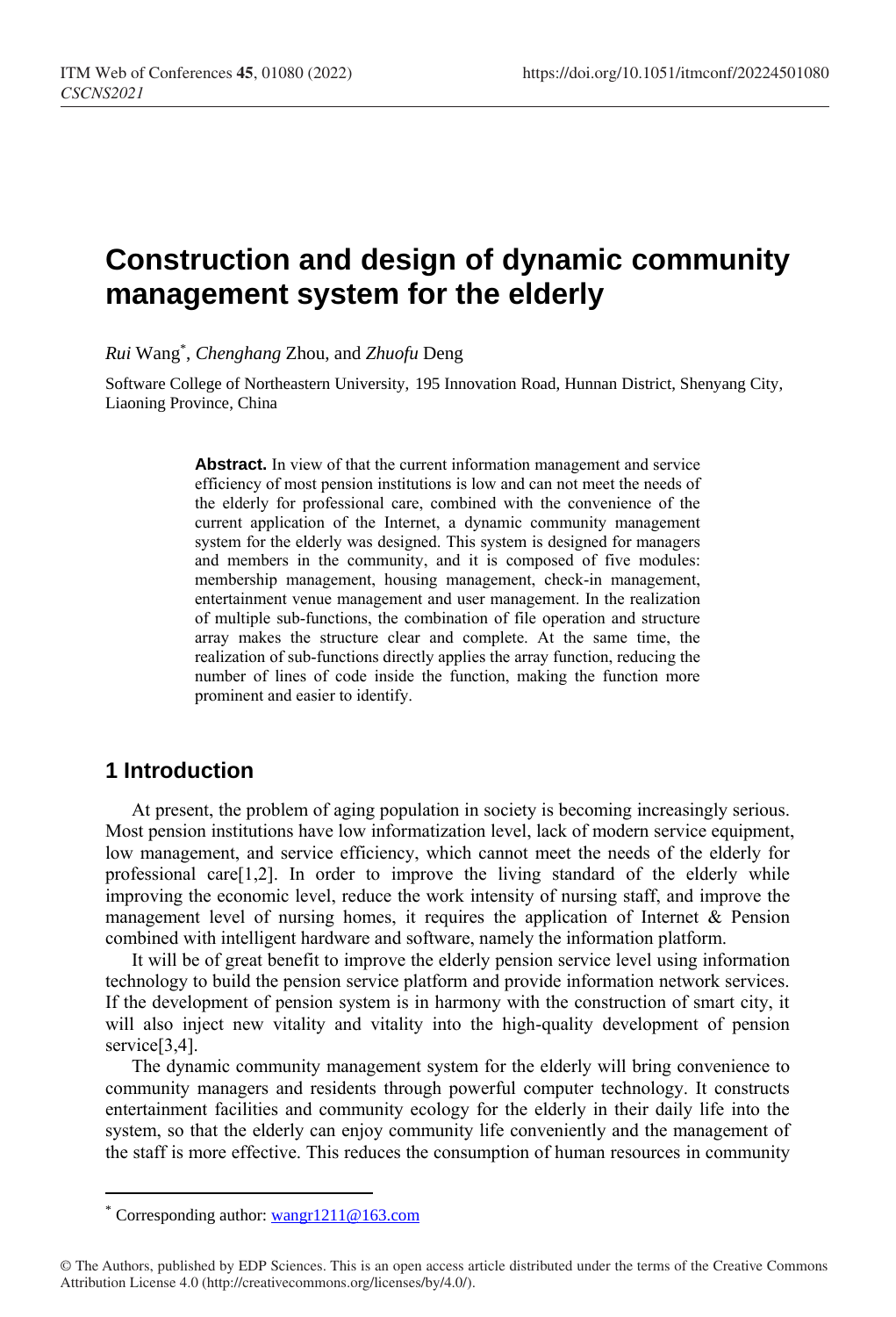management and reduces administrative costs while improving the accuracy and reliability of information, improving community management and personnel services, and establishing an efficient information transmission and service platform.

#### **2 Construction of the management system**

The dynamic community management system is designed for community managers and the members of the community (elderly or perhaps the children of the elderly, i.e. the customers who actually use the system). The system consists of five main modules: membership management, housing management, check-in management, entertainment venue management and user management. The construction of the system is shown in Figure 1.



**Fig. 1.** Construction of the dynamic community management system for the elderly.

The membership management module, which mainly deals with all data and information related to members, consists of several sub-modules: add member, search member, revise member, delete member, buy house and other operations. This module realizes the flexible update and modification of member information. When members purchase houses, the module can also provide housing information query.

The housing management module is targeted at community managers. It mainly deals with the relationship between houses and whether members check in, such as recording the basic situation of the house, purchasing, or using of the houses, which can better facilitate the management of the houses. The housing management module can realize two major functions, that is, community managers can build optional houses, and members can query optional rooms. In the house inquiry, the system sets up several parameters such as house number, house price, house size, house type, and house state to achieve the management of house information.

The check-in management module is the core module of the software system, including four sub-modules of buying house, checking in, renting out and applying for entertainment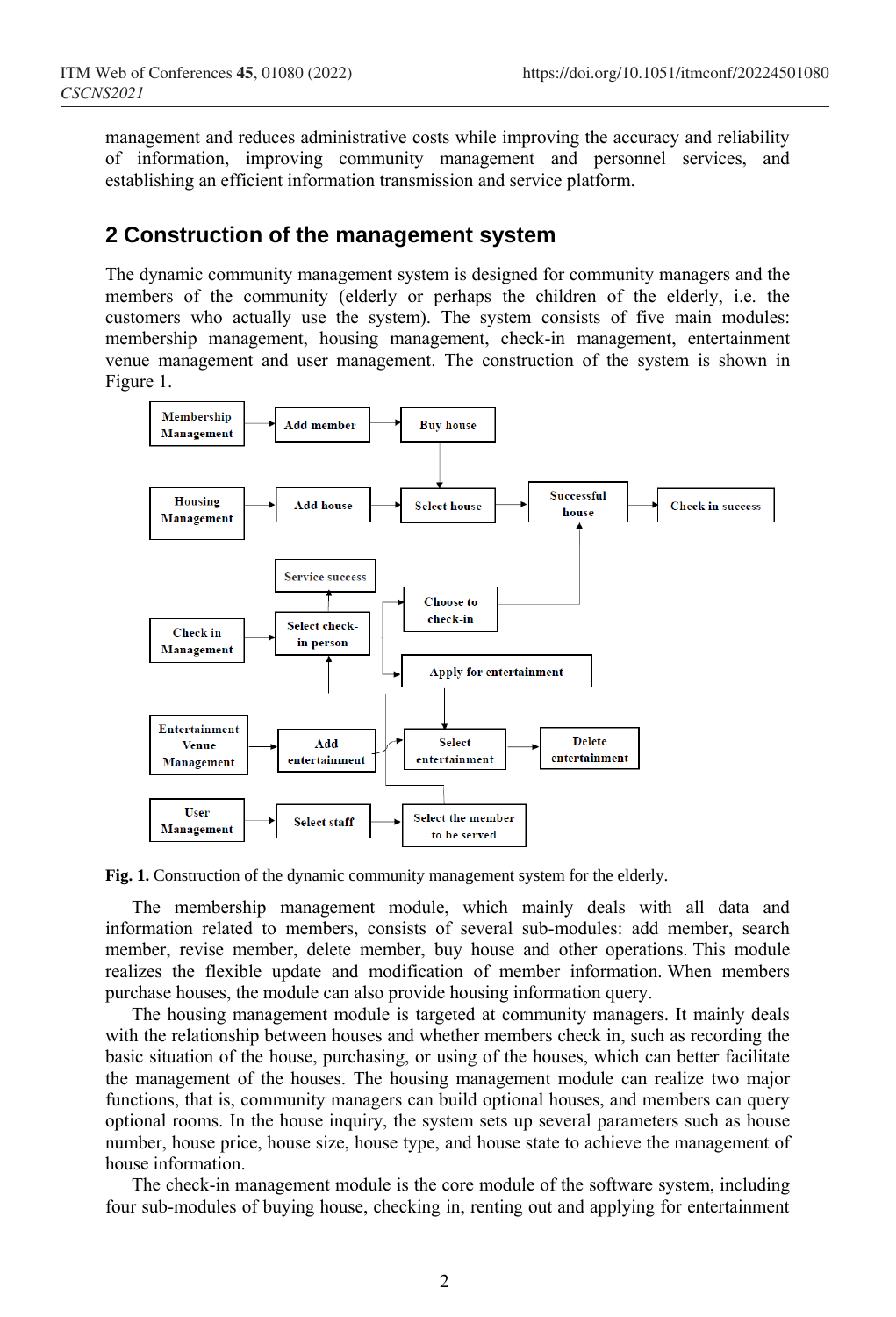facilities. These four sub-modules build entertainment facilities and community ecology in the daily life of the elderly into the system.

The entertainment venue management module is targeted at community managers, mainly dealing with the renting of entertainment venue facilities in the community, which can make it more efficient for residents to use community venue facilities. Module is divided into three sub-modules including add, select, and delete entertainment venue facilities.

The user management module is targeted at the community staff, which belongs to the most basic part of the system. It is related to all staff in the community and deals with the basic data of all staff in the whole community. The operations include adding, modifying, deleting, and viewing the member to be served. The function of this module makes the management of staff more effective.

### **3 Implementation and debugging**

In the construction of the membership module, a while (1) loop is used to find the ID number of the member. Since we do not know whether the community members have houses or how many houses they have, we use loop statements to output the house information, and use fflush(stdin) to clear the cache.

In addition, to ensure that each member's information is unique, a double loop is established in the membership management module to achieve error reporting when members enter repeated information and provide an operation interface for users to re-enter.

The C code is shown in Figure 2.<br>void add member() //add member

```
FILE *fp;
     fp = fopen("member information.txt", "a");char a[20];
     printf("Please enter your name:");
     scanf("%s", a);int x:
     printf("Enter your number (>0):");
     scanf("%d", &x);
     for (int i = 0; i < 40; i++)
        while (x == mem[i] . member id)printf("The same number already exists, please input the member again
(>0):");
          scanf("%d", &x);
        ₹
     printf("Success\n");
     fprintf(fp, "\n%d\t%s\t-1", x, a);
     fclose(fp);mainchaidan();
```
**Fig. 2.** A double loop in the membership management module.

When a user buys a house, if only purchase data is added to the system, a house may be purchased repeatedly by multiple users. To avoid this case and make the code more realistic, "hs[i].house statue" was introduced in the housing management module, as shown in Figure 3,where "0" means available for purchase, "1" means check-in. With this improvement in the software system, houses can be purchased only when they are available.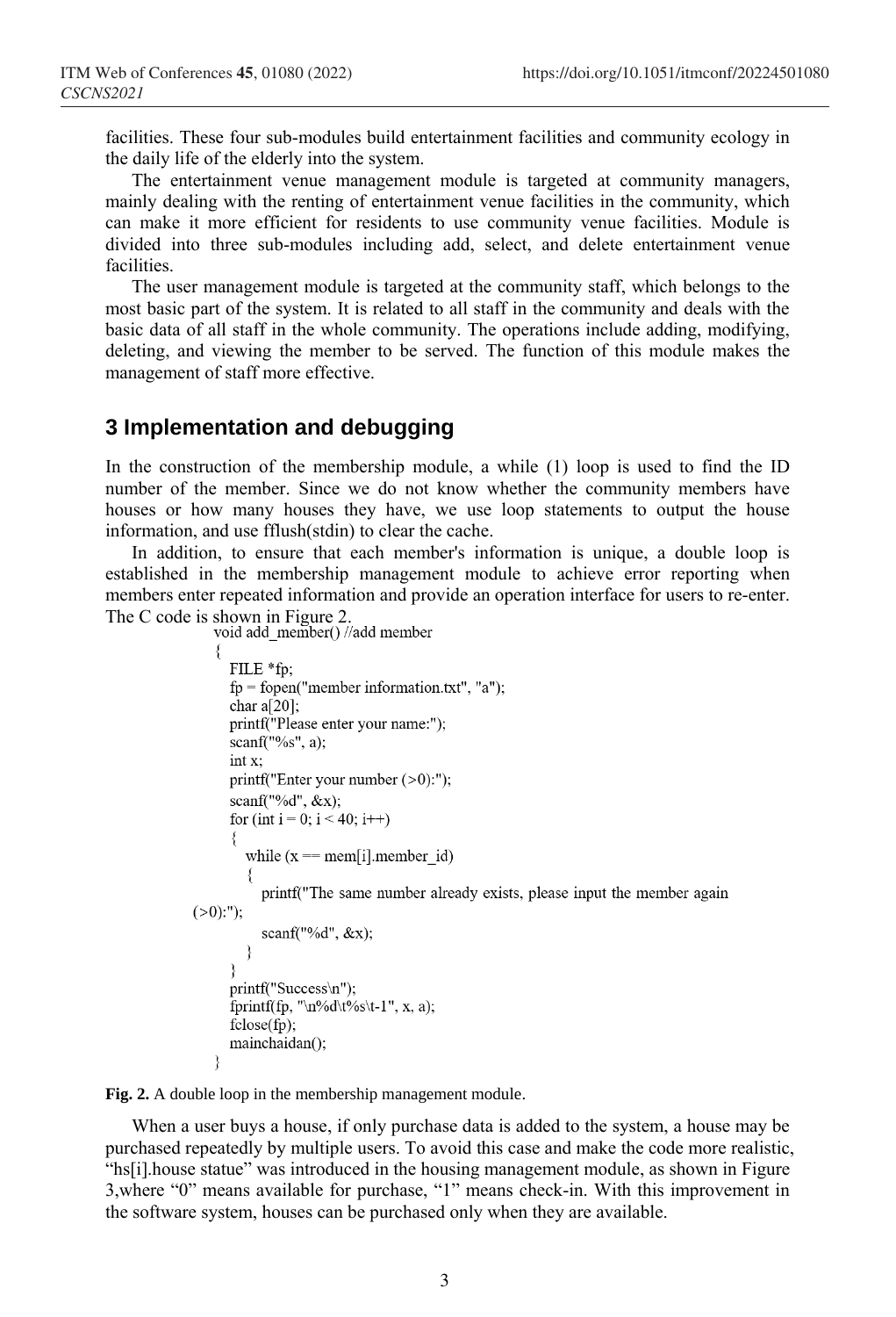```
void goumaihs() //buy house
   ₹
     printf("We have these types of houses."):
     house search();
     int id:
     printf("Enter the number you want to purchase:");
     scanf("%d", &id);
     while (1)\{int t = 0;
        for (int i = 0; i < 20; i++)
          if (i + 1 == id & \& h \circ [i], house statue == 0)
             printf("%d\t%d\t%d\t%c\n",
                                               hs[i].house id,
                                                                hs[i].house price,
hs[i].house_size, hs[i].house_type);
            t = 1:
             break;
          else if (i + 1 == id & k hs[i] house statue != 0)
             printf("The number you selected has been purchased, please re-enter
the number:");
             i = 0:
             scanf("%d", &id);<sup>←</sup>
          ₹
        ₹
        if (t == 1)break:
        if (t == 0)printf("The house you want is not found, please re-enter the number:");
          scanf("%d", &id);
        ₹
   ₹
```
**Fig. 3.** Hs[i].house statue applied to the housing management module.

When building sub-functions in each module, it is usually to open and write files repeatedly, which is inconvenient for the simplicity of the program. Therefore, a large number of functions about file reading and output are built, which can effectively reduce the amount of code writing for each module. Structure arrays are also used in the programming of each module of the system instead of linked list structure. By calling the array one by one in the program, the functions of each module of the system can be realized and more prominent to identify. For example, as shown in Figure 4, the following codes contains the array functions in the housing management and member management.

## **4 Conclusions**

The dynamic community management system for the elderly is very important for the construction of pension information platform. The software system serves the elderly and community managers, including five modules of member management, housing management, check-in management, venue facilities management and user management. The realization of the system can make it convenient for the elderly enjoy community life, and managers can manage more effectively. The system pays attention to the combination of file operation and structure array to make the software system complete. In particular, the array function is directly applied in the module construction of membership,